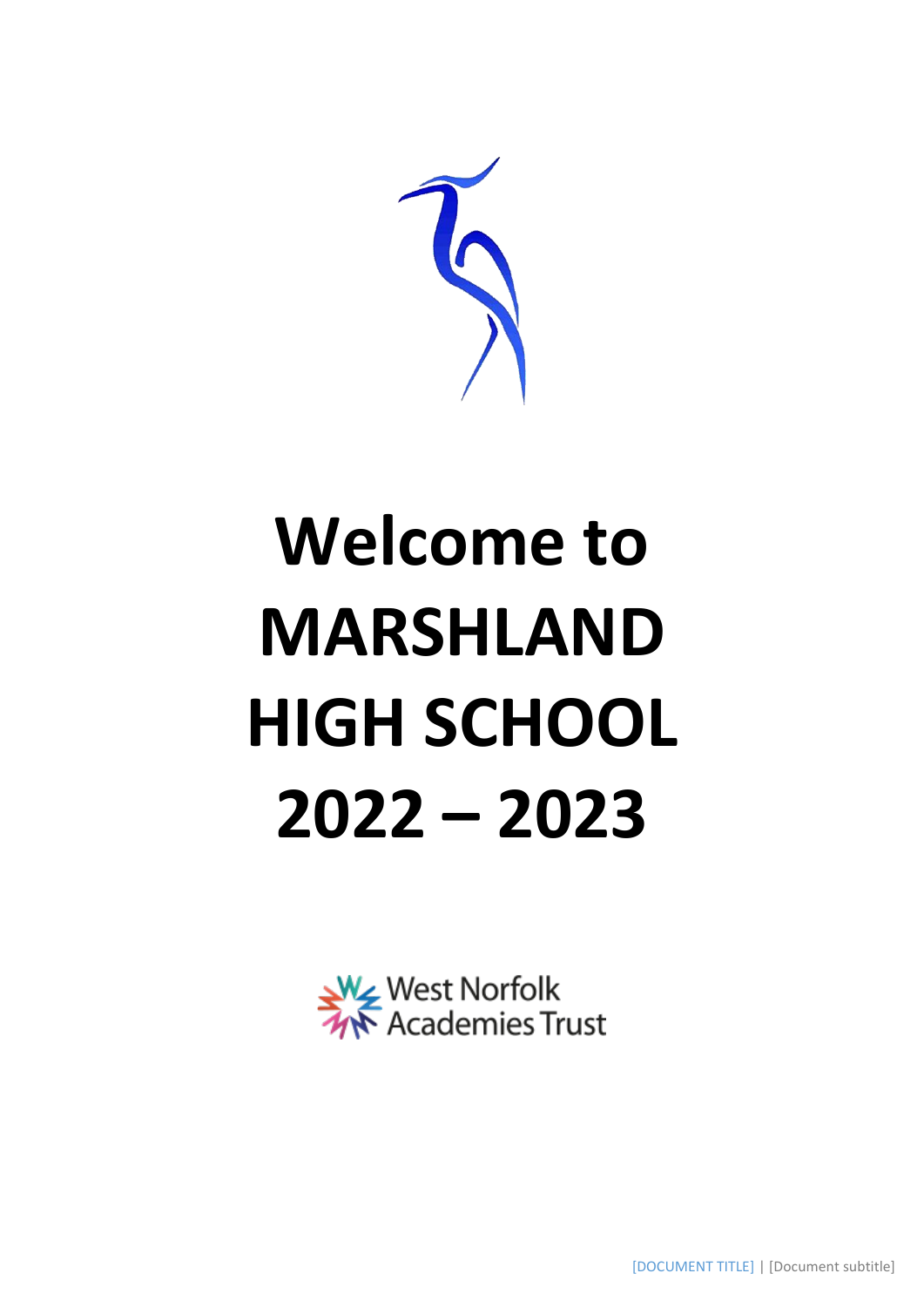#### **Contents**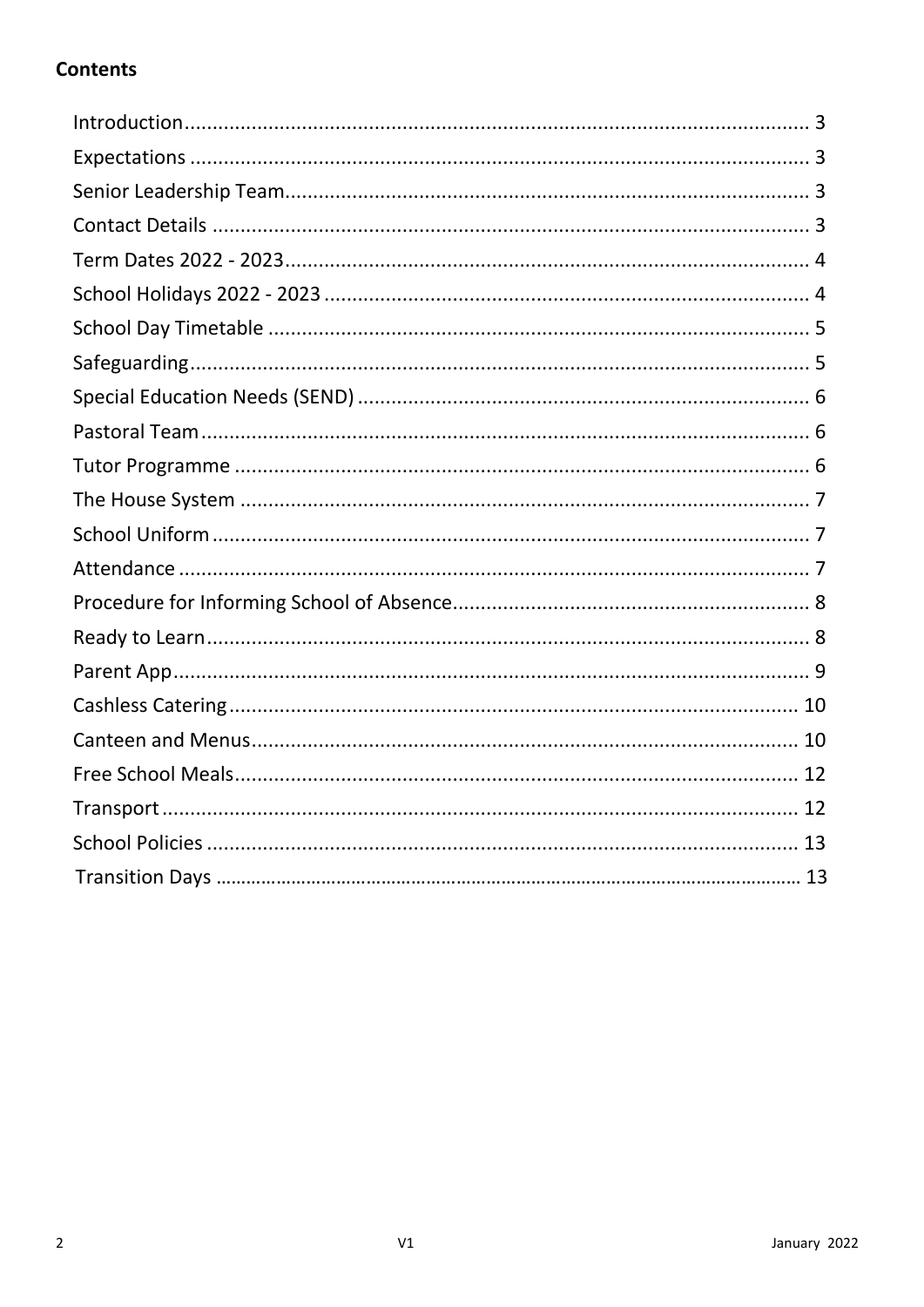## <span id="page-2-0"></span>Introduction

Welcome to Marshland High School. This guide provides essential information in preparation for your child joining Marshland High School.

## <span id="page-2-1"></span>**Expectations**

Marshland High School is dedicated to ensuring that every student gains the best outcomes and experiences possible. We believe that excellent academic qualifications provide each student with the best life chances and opportunities to ensure a successful and fulfilled future.

We have high expectations of our teachers and our students. We set challenging targets for all and support each other to achieve them. We work hard to monitor accurately the progress of students, celebrate academic success and intervene where necessary.

#### <span id="page-2-2"></span>Senior Leadership Team

| Mr C Jansen      | Headteacher                                   |
|------------------|-----------------------------------------------|
| Mr T Duce        | <b>Deputy Headteacher</b>                     |
| Mrs S Swinburn   | Assistant Headteacher - Lower School          |
| Mr D Saunders    | Assistant Headteacher - Upper School          |
| Mr D Nicholls    | Assistant Headteacher - Curriculum & Staffing |
| Mr O Mackett     | Assistant Headteacher - Head of English       |
| Mrs C Whitehouse | Assistant Headteacher - Head of Science       |
| Mr D Lucas       | Senior Teacher - Head of ICT                  |

## <span id="page-2-3"></span>Contact Details

Marshland High School School Road West Walton Wisbech Cambridgeshire PE14 7HA

[www.marshlandhigh.co.uk](http://www.marshlandhigh.co.uk/)

Telephone: 01945 584146 Email: [office@marshlandhigh.co.uk](mailto:office@marshlandhigh.co.uk)

Reception Opening Times are 08:00 to 16:00 Monday to Friday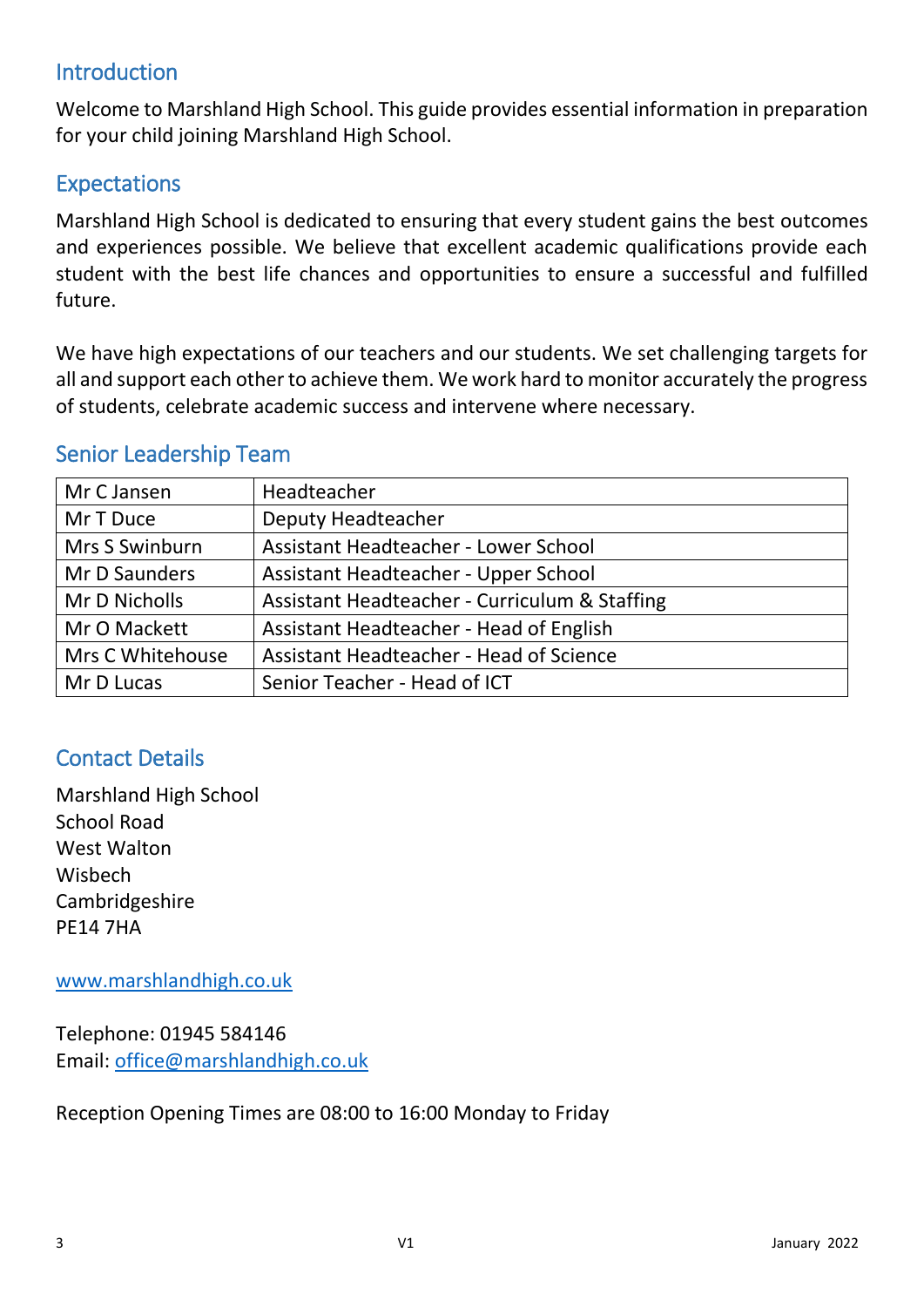<span id="page-3-0"></span>

|                                  | <b>First Day of Term</b>                                                                                                | <b>Last Day of Term</b>                   |
|----------------------------------|-------------------------------------------------------------------------------------------------------------------------|-------------------------------------------|
| Autumn 1 <sup>st</sup> Half Term | Monday 5 <sup>th</sup> September 2022<br>Year 7 Only<br>Tuesday 6th September 2022<br><b>All Years Return to School</b> | Thursday 20 <sup>th</sup> October<br>2022 |
| Autumn 2 <sup>nd</sup> Half Term | Monday 31st October 2022                                                                                                | Friday 16 <sup>th</sup> December 2022     |
| Spring 1 <sup>st</sup> Half Term | Wednesday 4 <sup>th</sup> January 2023                                                                                  | Friday 10th February 2023                 |
| Spring 2 <sup>nd</sup> Half Term | Monday 20 <sup>th</sup> February 2023                                                                                   | Friday 31 <sup>st</sup> March 2023        |
| Summer 1 <sup>st</sup> Half Term | Monday 17 <sup>th</sup> April 2023                                                                                      | Friday 26 <sup>th</sup> May 2023          |
| Summer 2 <sup>nd</sup> Half Term | Monday 5 <sup>th</sup> June 2023                                                                                        | Thursday 20 <sup>th</sup> July 2023       |

## <span id="page-3-1"></span>School Holidays 2022 - 2023

<span id="page-3-2"></span>

|                                    | <b>First Day of the Holiday</b>                                                                      | <b>Last Day of the Holiday</b>           |
|------------------------------------|------------------------------------------------------------------------------------------------------|------------------------------------------|
|                                    | Autumn Half Term Holiday Friday 21 <sup>st</sup> October 2022   Friday 28 <sup>th</sup> October 2022 |                                          |
| <b>Christmas Holiday</b>           | Monday 19th December<br>2022                                                                         | Tuesday 3 <sup>rd</sup> January<br>2023  |
| <b>Spring Half Term Holiday</b>    | Monday 13 <sup>th</sup> February<br>2023                                                             | Friday 17 <sup>th</sup> February<br>2023 |
| <b>Easter Holiday</b>              | Monday 3 <sup>rd</sup> April 2023                                                                    | Friday 14th April 2023                   |
| <b>Summer Half Term</b><br>Holiday | Monday 29th May 2023                                                                                 | Friday 2 <sup>nd</sup> June 2023         |
| First day of Summer<br>Leave       | Friday 21 <sup>st</sup> July 2023                                                                    |                                          |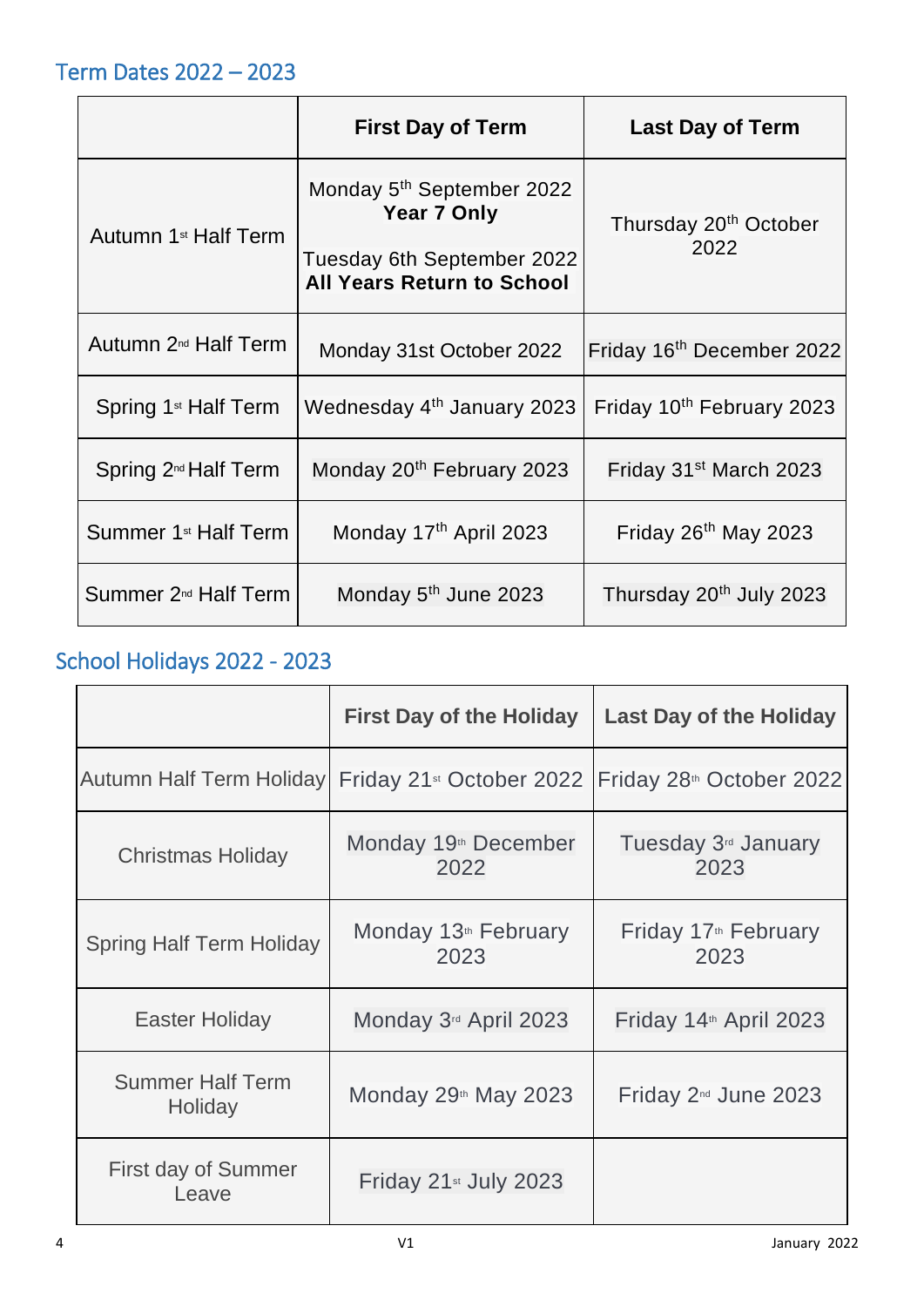Thursday 1st September 2022

Friday 2nd September 2022

Friday 21st October 2022

Tuesday 3rd January 2023

May Bank Holiday – Monday 1<sup>st</sup> May 2023

## School Day Timetable

<span id="page-4-0"></span>

| <b>Morning</b>              | From  | Until |
|-----------------------------|-------|-------|
| <b>Morning Registration</b> | 8.45  | 9.10  |
| Lesson 1                    | 9.10  | 10.10 |
| Lesson 2                    | 10.10 | 11.10 |
| <b>Morning Break</b>        | 11.10 | 11.30 |
| Lesson 3                    | 11.30 | 12.30 |
| Lesson 4                    | 12.30 | 13.30 |
| <b>Lunch Break</b>          | 13.30 | 14.15 |
| Afternoon                   |       |       |
| Lesson 5                    | 14.15 | 15.15 |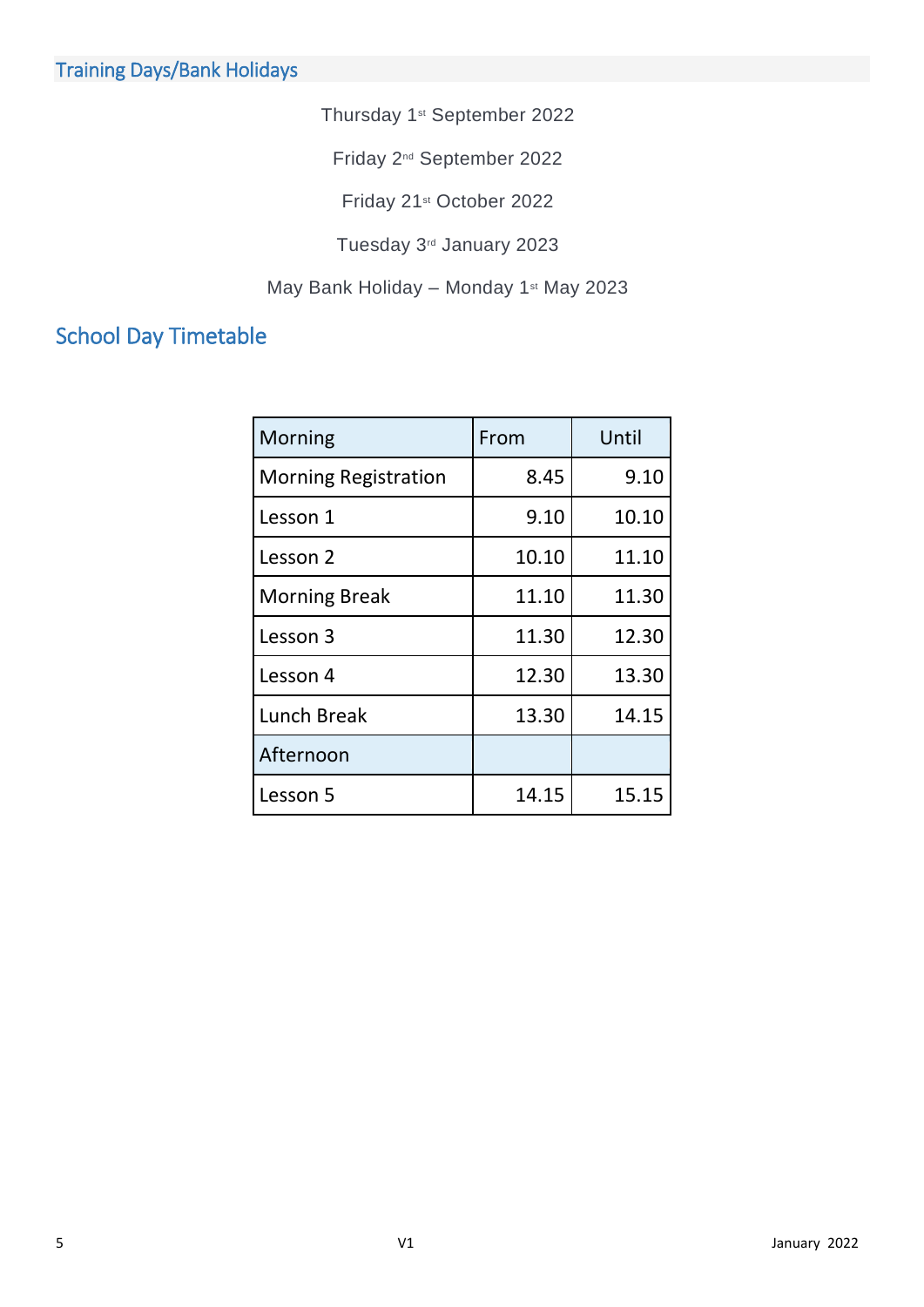## Safeguarding

At Marshland High School we work hard to ensure that there is a safe environment where students feel secure, are able to talk and feel listened to. All staff and governors at Marshland High School are trained in Safeguarding using the Norfolk County Council training programme. Our safeguarding policy can be found on our website, along with other policies relating to the care and safety of students, staff and visitors.

#### **Our Safeguarding Team:**

| Mr T Duce     | Deputy Headteacher & Designated Senior Lead (DSL) |                       |             |
|---------------|---------------------------------------------------|-----------------------|-------------|
| Mr S Cozens   | Governor responsible for Safeguarding             |                       |             |
| Mr C Jansen   | Mr D Saunders                                     | <b>Mrs S Swinburn</b> | Ms T Pearce |
| Mrs S Bradley | Mr R Sedgeley                                     | Mrs E Calvert         | Ms H Dawson |
| Ms K Palmer   |                                                   |                       |             |

## <span id="page-5-0"></span>Special Education Needs (SEND)

Our philosophy is to support students to gain the necessary skills that they require to become independent learners before they leave the school. The SEND team offer help with literacy and numeracy, touch-typing, sensory circuits and social communication skills. Individual needs are assessed and regularly reviewed to ensure the best possible support and outcomes. Primary School contact is Mrs H. Dawson - Trust Senior Assistant SENCO.

#### <span id="page-5-1"></span>Pastoral Team

Our school has a well-established Pastoral system which aims to ensure that continuous supervision is kept over your child's social and personal development alongside their academic progress.

Our Pastoral team is led by Mr T Duce, Deputy Head teacher, with non-teaching support staff providing pastoral care to our student body. Daily meetings focus on strategies to help students make progress academically as well as considering their emotional wellbeing. Pastoral staff deal with any incidents that may occur, enabling situations to be investigated and resolved quickly and effectively.

#### <span id="page-5-2"></span>Tutor Programme

Registration form time is from 8:45 to 9:10am each morning with every student under the care of a Form Tutor.In Year 11, students move on to selected groups tutored by Subject Leaders, with regular progress reviews towards GCSEs and BTECs.

A full tutor programme for each year group aims to build student character and the culture within the school and covers elements of the following: Careers; LORIC (Leadership, Organisation, Resilience, Initiative, and Communication); Literacy; Numeracy; Make it Stick; well-being and assemblies linked to key current themes. It also references the School and British Values.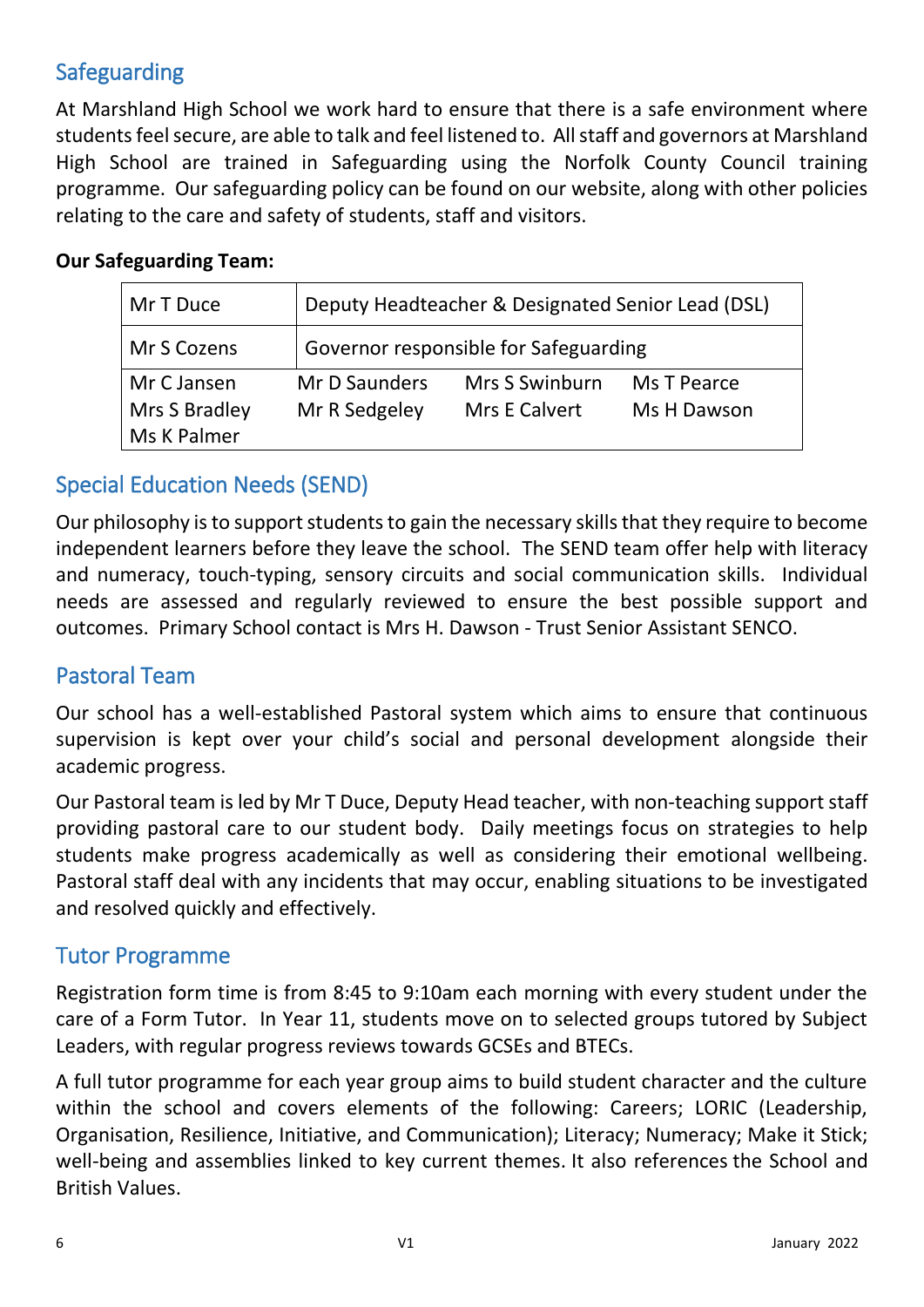## <span id="page-6-0"></span>The House System

There are four Houses:

| <b>Hawking</b> | Attenborough      |
|----------------|-------------------|
| <b>Parks</b>   | <b>Ennis-Hill</b> |

Our House system encourages and develops inter-house competition, with sports matches and subject competitions generating points. Awards are presented at the end of the school year.

## <span id="page-6-1"></span>School Uniform

Introduced in 2020, the new compulsory school uniform consists of dark grey jacket with royal blue school heron and piping, labelled matching grey trousers or grey granite tartan skirt and house colour tie. We will be providing a tie, one jacket and one pair of trousers or skirt **free of charge to each Year 7 student joining Marshland in September 2022.** Full details are on our website and parents will be advised of uniform deadlines.

## <span id="page-6-2"></span>**Attendance**

Research commissioned by the Department for Education shows missing school for even a day can mean a child is less likely to achieve good grades, which can have a damaging effect on their life chances. At Marshland High School our aim is to work with parents to ensure that all our pupils receive the most from their education and reach their full potential with 100% attendance.

Parents and carers are required by law to ensure that their child attends school regularly. The Government remains very clear that no child should miss school apart from in exceptional circumstances and schools must continue to take steps to reduce absence to increase attainment.

The Local Authority operates a system where any pupil meeting the criteria for legal intervention listed below will be issued with a Fixed Penalty Notice:

The criteria is at least 9 sessions (4.5 school days) lost to unauthorised absence by the pupil during the last six weeks.

Any pupil at Marshland High School who meets the criteria, will be referred to the Local Authority for action to be considered.

If a Fixed Penalty Notice is issued the fine is £60 per parent per child which must be paid in one payment within 21 days. If a Notice is unpaid within 21 days, the fine will double to £120 per parent per child if paid within 28 days. If a fixed penalty notice fine is not paid in full within the timescale set out above, the Local Authority is required to start legal proceedings against parents in the local Magistrates Court for the offence of failing to ensure their child has attended school regularly.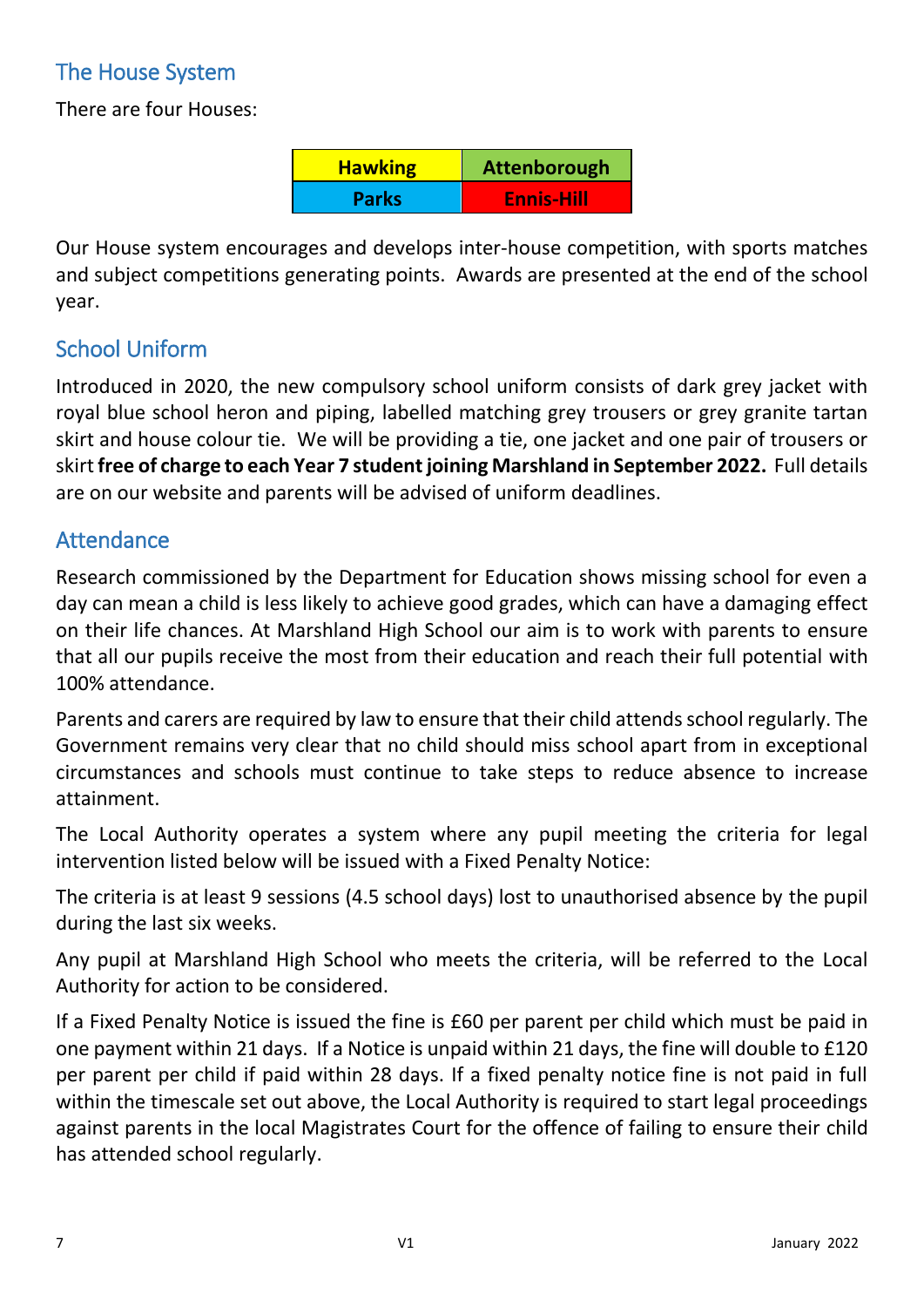## <span id="page-7-0"></span>Procedure for Informing School of Absence

The Marshland School Day consists of two sessions – morning and afternoon. To report your child absent from school, please call the school on the morning of each day of absence to explain the reason for non-attendance.

#### **Absence Line: 01945 584146**

#### **Appointments**

Please avoid making medical or dental appointments during the school day. However, if your child has an appointment during the school day, please ensure you inform us and provide evidence of the appointment to allow us to record their absence correctly.

#### <span id="page-7-1"></span>Ready to Learn

To start the day in the correct way and to be ready for lessons, a simple check is completed during tutor time by the form tutor to ensure that every student has the correct uniform, their home school communication log along with their equipment needed to be 'Ready to Learn' which is a pen, pencil, ruler, protractor and calculator. A warning will be given to any students who fail the 'Ready to Learn' check. If this is then not rectified in the given timeframe an afterschool detention will be issued.



Replacement items as well as school resources are available to buy online via School Shop on our website.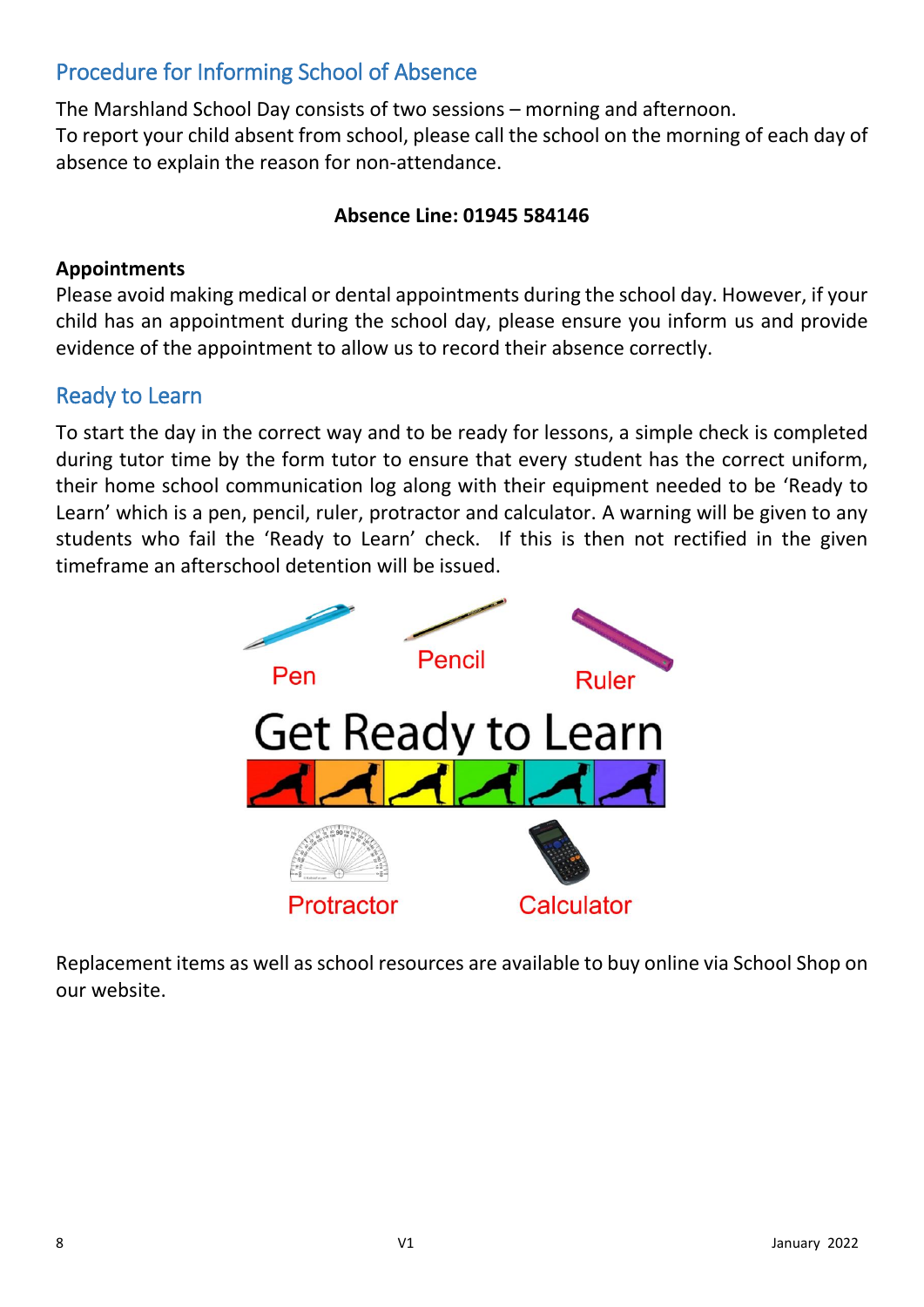## <span id="page-8-0"></span>Parent App

SIMS Parent App provides easy access to important information and about your child's school development and progress. Once enrolled, access is provided to our parent app and website showing:

- $\triangleright$  Attendance, behaviour, and achievement
- $\triangleright$  Key dates including School term, Inset dates and contact details at the click of a button
- $\triangleright$  Student assessment report
- $\triangleright$  Notifications and reminders of important information
- $\triangleright$  Your contact details, which you can update in case of emergency
- $\triangleright$  Information on all your children, if you have more than one attending Marshland

Getting started with the SIMS parent app:

- 1. Complete the parent app section in the Marshland High School Data Collection booklet
- 2. We will send you an activation email, simply click on the link from your tablet, PC or smartphone to activate your account. If you do not receive an email and would like to be part of this app, then please email [parentapp@marshlandhigh.co.uk.](mailto:parentapp@marshlandhigh.co.uk) You will need to include; your name, your child's name and child's form in the email.
- 3. You can then login using your normal Facebook, Twitter, Google or Microsoft username and password.
- 4. From your smartphone or tablet, download the app from the Google Play or Apple App store – search for SIMS Parent.
- 5. If using a computer rather than the app, login online at [www.sims-parent.co.uk](http://www.sims-parent.co.uk/)

Your activation email is valid for 14 days and is unique to you and should not be used by anyone else.

If you require an additional login then please email [parentapp@marshlandhigh.co.uk](mailto:parentapp@marshlandhigh.co.uk)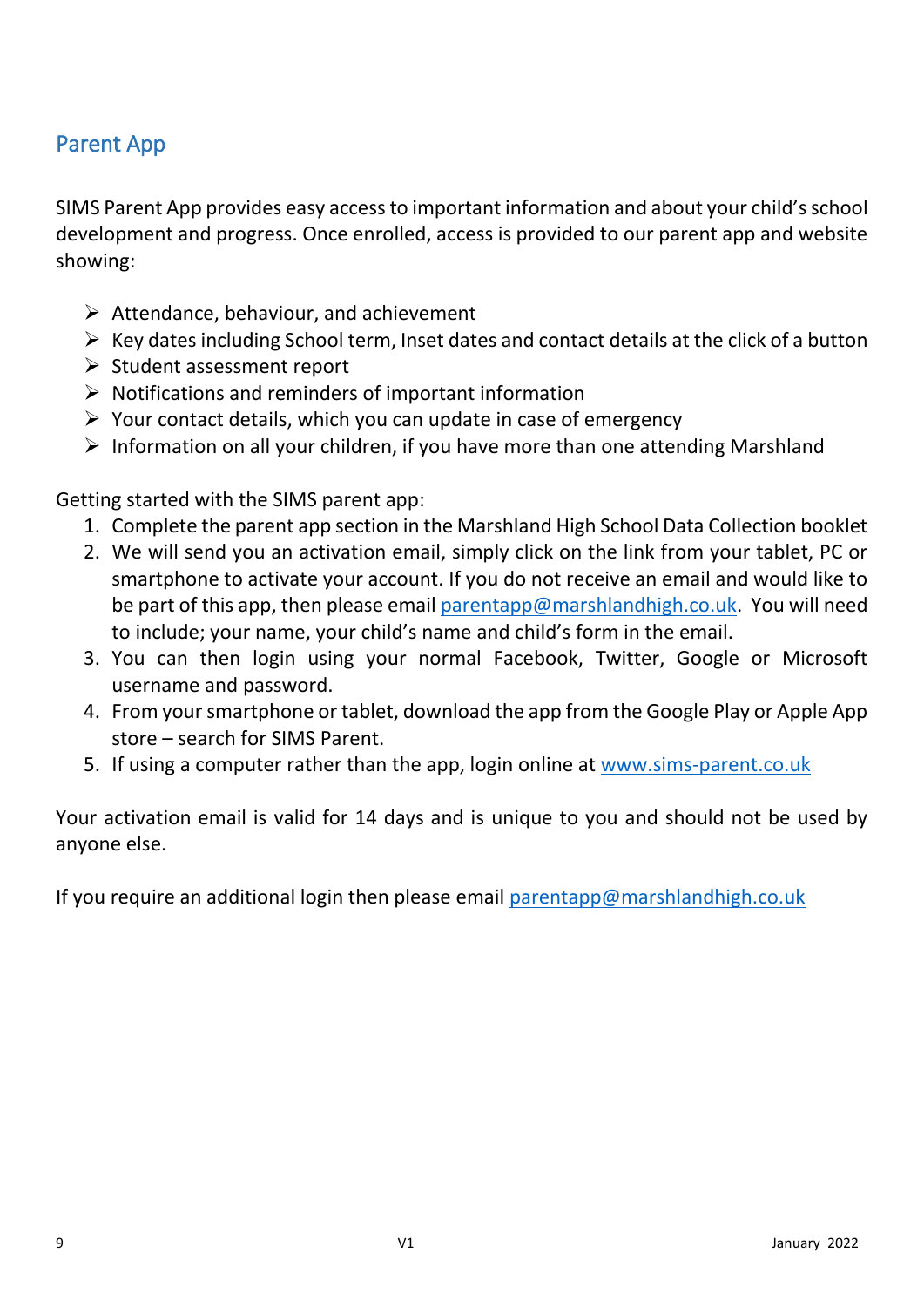## <span id="page-9-0"></span>Cashless Catering

We operate a cashless catering system in our school canteen which eliminates the need for pupils to carry cash throughout the day, thus reducing the risk of loss. Our tills are biometric, using your child's thumb print on a scanner, meaning no special equipment, cards or cash are required.

Any amount can be paid into your child's ParentPay account, and money spent on food and drink will be deducted on a daily basis. Free school meal entitlement is automatically allocated daily. Please note that any monies not spent from the daily free school meal allocation will not be carried forward or refunded.

Crediting your cashless catering account is via your online ParentPay account which should also be used to pay for school trips and other activities.

To comply with current legislation we operate an "Opt-In" policy meaning you must complete the Cashless Catering form in your **Marshland High School Data Collection booklet.** If you choose not to have your child registered on the Biometric System, a system generated 4-digit PIN code will be allocated. Please note that PIN codes do not have the same level of security, and it will be your child's responsibility to remember the code and keep it secure at all times. The school will not accept any liability for misuse of PIN codes.

Biometric is a digital method of identifying an individual. In this case, a scan which reads between 50 & 130 points on the finger/thumb. It is not a fingerprint and is for cashless payment use only.

## <span id="page-9-1"></span>Canteen and Menus

#### **Opening Times**

Break: 11.10 to 11.30 Lunch: 13.30 to 14.15

#### **Menus**

Full details of the meals available can be found on our website. Our lunch menu changes on a three week rotation basis. Menus are reviewed at regular intervals and change seasonally. Daily specials and desserts are shown on a noticeboard in the dining hall.

#### **Drinks**

There is a wide variety of drinks available and the prices can be found on the snack menu. Water fountains are available throughout the school. **Energy and Fizzy Drinks are not permitted on the school site**. Due to the visible effects on students of these types of drink, anyone found will have drinks confiscated and receive sanctions.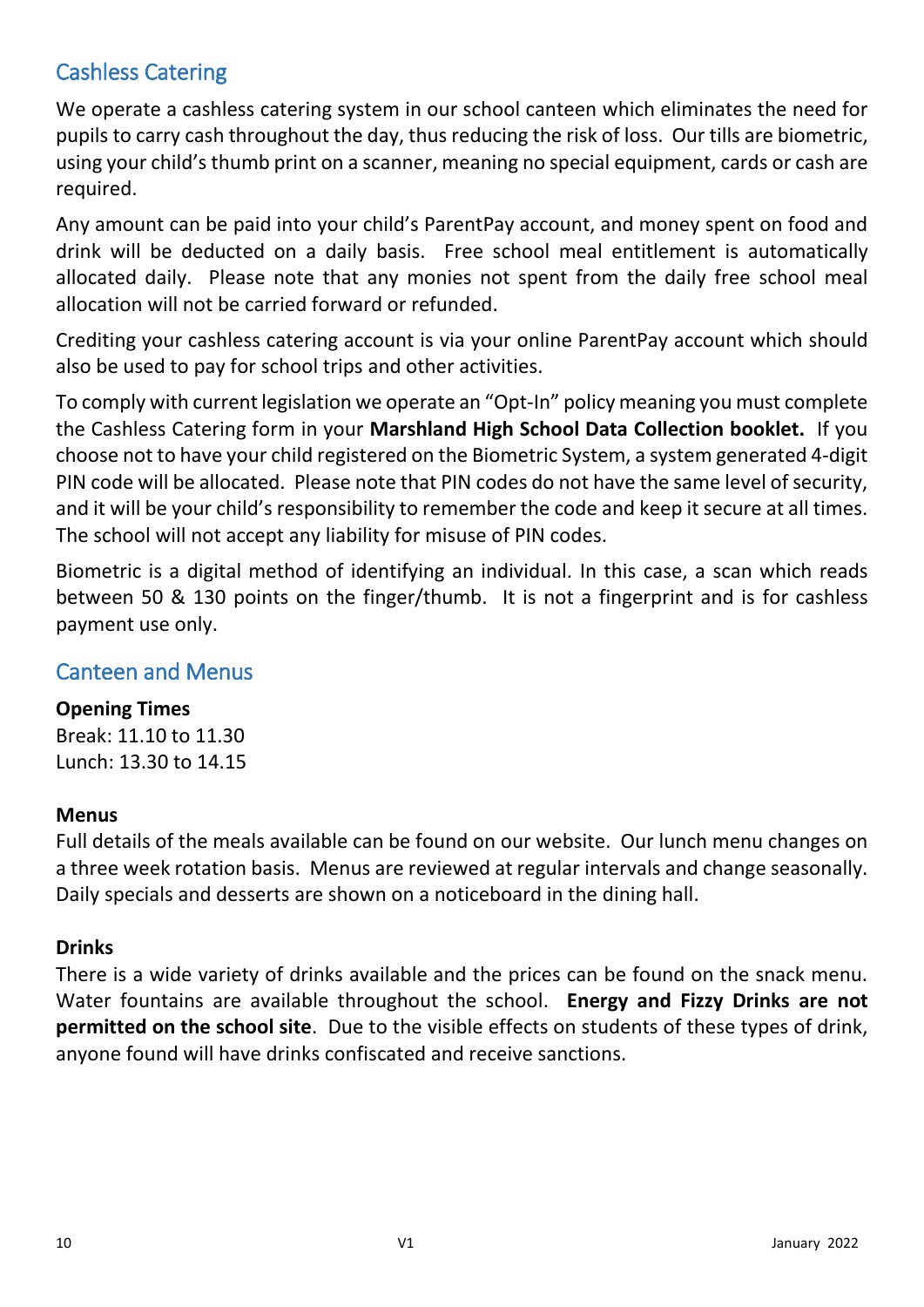| Example Marshiand Lunch Menu – week One |                      |                       |                        |                       |                       |
|-----------------------------------------|----------------------|-----------------------|------------------------|-----------------------|-----------------------|
|                                         | <b>MONDAY</b>        | TUESDAY               | WEDNESDAY              | <b>THURSDAY</b>       | <b>FRIDAY</b>         |
| <b>MAIN DISH</b>                        | <b>LEAN MINCED</b>   | <b>BUTCHERS</b>       | <b>CHICKEN</b>         | <b>ROAST OF THE</b>   | <b>FISH SHOP DAY</b>  |
|                                         | <b>BEEF AND</b>      | <b>SAUSAGES IN</b>    | <b>FAJITAS</b>         | DAY &                 | BATTERED COD /        |
|                                         | <b>ONION PIE</b>     | <b>GIANT</b>          |                        | <b>YORKSHIRE</b>      | <b>BREADED</b>        |
|                                         |                      | <b>YORKSHIRE</b>      |                        | <b>PUDDINGS</b>       | <b>FISHFINGERS,</b>   |
|                                         |                      | <b>PUDDING WITH</b>   |                        |                       | LEMON &               |
|                                         |                      | <b>ONION GRAVY</b>    |                        |                       | <b>TARTARE SAUCE</b>  |
| VEGETARIAN                              | <b>SUMMER VEG</b>    | SPANISH               | SEASONAL               | <b>QUORN</b>          | <b>BBQ VEGETABLE</b>  |
|                                         | & CHEESE             | <b>OMELETTE</b>       | VEGETABLE              | SAUSAGE &             | <b>HOAGIE TOPPED</b>  |
|                                         | PASTA BAKE           |                       | <b>FAJITAS</b>         | TOMATO ROLL,          | <b>WITH</b>           |
|                                         | <b>WITH GARLIC</b>   |                       |                        | <b>PARMENTIER</b>     | MOZZARELLA            |
|                                         | <b>BREAD &amp;</b>   |                       |                        | POTATOES AND          |                       |
|                                         | <b>GREEN SALAD</b>   |                       |                        | <b>MIXED SALAD</b>    |                       |
| <b>POTATOES</b>                         | <b>NEW</b>           | <b>MASH POTATOES</b>  | <b>WEDGES WITH</b>     | <b>ROAST</b>          | <b>CHIPS</b>          |
|                                         | <b>POTATOES</b>      |                       | <b>RED ONION &amp;</b> | <b>POTATOES</b>       |                       |
|                                         |                      |                       | <b>HERBS</b>           |                       |                       |
| <b>FRESH</b>                            | <b>CARROTS &amp;</b> | <b>GREEN BEANS</b>    | <b>SWEETCORN</b>       | <b>ROAST</b>          | <b>GARDEN PEAS</b>    |
| <b>VEGETABLES</b>                       | <b>GARDEN PEAS</b>   |                       |                        | PARSNIPS,             |                       |
|                                         |                      |                       |                        | CARROTS,              |                       |
|                                         |                      |                       |                        | CAULIFLOWER           |                       |
|                                         |                      |                       |                        | & BROCCOLI            |                       |
| <b>DESSERT OF THE</b>                   | <b>DESSERT OF</b>    | <b>DESSERT OF THE</b> | <b>DESSERT OF</b>      | <b>DESSERT OF THE</b> | <b>DESSERT OF THE</b> |
| <b>DAY</b>                              | THE DAY              | <b>DAY</b>            | THE DAY                | <b>DAY</b>            | <b>DAY</b>            |
| PASTA POTS                              | <b>PENNE WITH</b>    | <b>TWISTS WITH</b>    | SHELLS WITH            | <b>FARFALLE WITH</b>  | <b>MACARONI WITH</b>  |
|                                         | <b>CHOICE OF</b>     | <b>CHOICE OF</b>      | <b>CHOICE OF</b>       | <b>CHOICE OF</b>      | <b>CHOICE OF</b>      |
|                                         | <b>SAUCES</b>        | <b>SAUCES</b>         | <b>SAUCES</b>          | <b>SAUCES</b>         | <b>SAUCES</b>         |
| <b>DAILY SPECIALS</b>                   | <b>SALAD BAR</b>     | <b>SALAD BAR PLUS</b> | <b>SALAD BAR</b>       | <b>SALAD BAR</b>      | <b>SALAD BAR PLUS</b> |
|                                         | <b>PLUS GRAB</b>     | <b>GRAB AND GO</b>    | <b>PLUS GRAB</b>       | PLUS GRAB AND         | <b>GRAB AND GO</b>    |
|                                         | AND GO               | <b>SALAD BOWLS</b>    | AND GO                 | <b>GO SALAD</b>       | <b>SALAD BOWLS</b>    |
|                                         | <b>SALAD BOWLS</b>   |                       | <b>SALAD BOWLS</b>     | <b>BOWLS</b>          |                       |

#### **Example Marshland Lunch Menu – Week One**

**We aim to be a 'Nut Free' school to protect children with severe allergies.**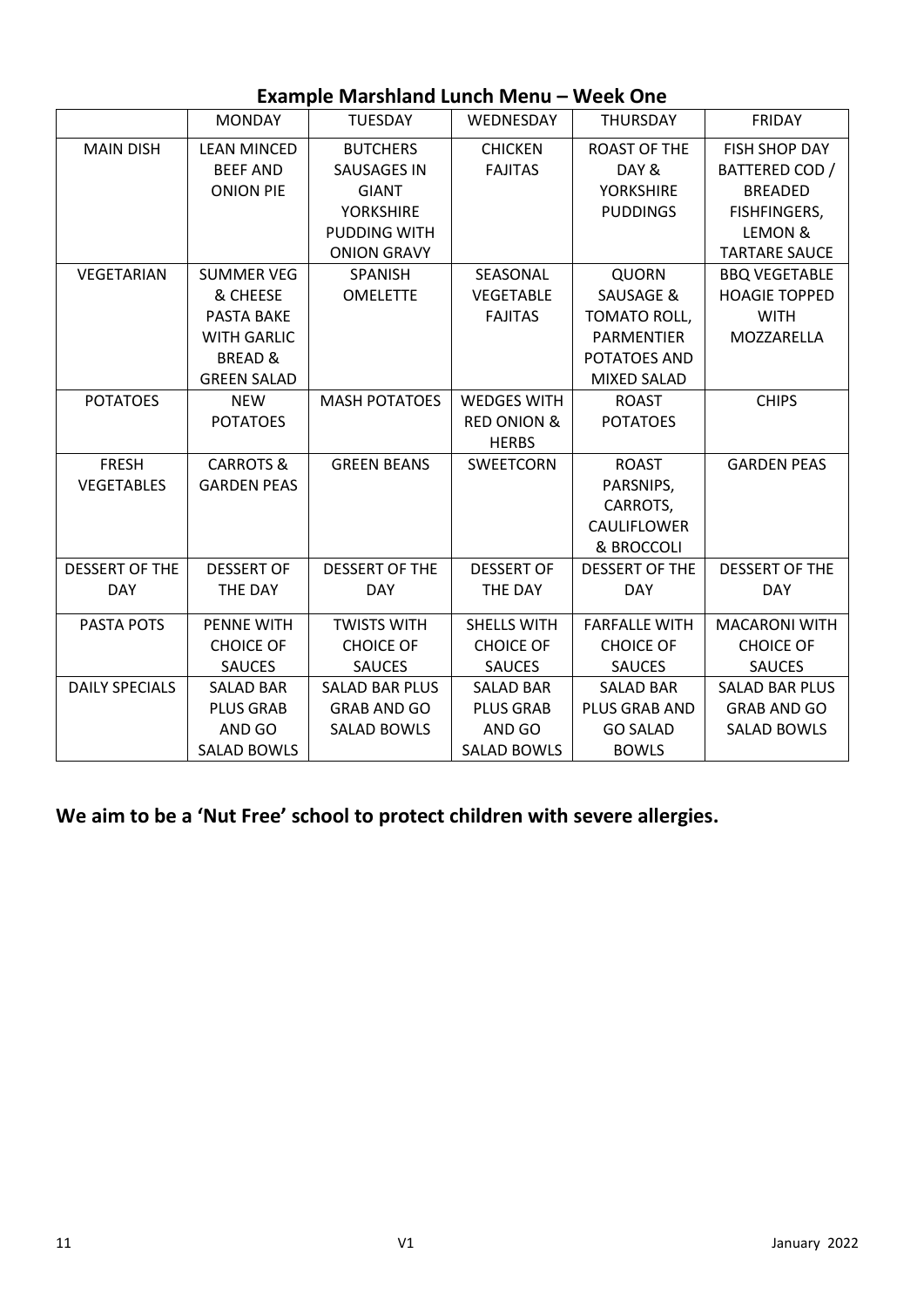#### **Example Break Menu**

Please note prices may be subject to change.

| West Norfolk<br>MY Academies Trust    |            |  |  |
|---------------------------------------|------------|--|--|
| <b>BREAKTIME SNACK PRICE LIST</b>     |            |  |  |
|                                       |            |  |  |
| <b>PANINI</b>                         | £1.25      |  |  |
| <b>PIZZA</b>                          | £1.00      |  |  |
| CROISSANT/PAIN AU CHOC/CINNAMON SWIRL | £1.00      |  |  |
| <b>CRUMPETS</b>                       | <b>50P</b> |  |  |
| <b>CHEESE/HAM BAGEL</b>               | £1.00      |  |  |
| <b>TOASTIE</b>                        | £1.00      |  |  |
| <b>SALAD</b>                          | £1.00      |  |  |
| <b>YOGURT</b>                         | <b>50P</b> |  |  |
| <b>JELLY</b>                          | <b>50P</b> |  |  |
| <b>GRAPES</b>                         | <b>50P</b> |  |  |
| <b>CHEESE/CRACKERS</b>                | <b>50P</b> |  |  |
| <b>FRUIT COCKTAIL</b>                 | <b>50P</b> |  |  |
| <b>FRUIT</b>                          | <b>50P</b> |  |  |
| <b>SALAD BOWLS</b>                    | £1.00      |  |  |
| <b>SANDWICH</b>                       | £1.00      |  |  |
| <b>WRAPS</b>                          | £1.00      |  |  |
| <b>LARGE WATER</b>                    | <b>70P</b> |  |  |
| <b>SMALL WATER</b>                    | 60P        |  |  |
| <b>RADNORS</b>                        | <b>70P</b> |  |  |
| <b>AQUA SPLASH</b>                    | <b>70P</b> |  |  |
| <b>LARGE MILKSHAKES</b>               | £1.00      |  |  |
| <b>JUICE CARTONS</b>                  | 40P        |  |  |
| <b>MILK</b>                           | 30P        |  |  |
| <b>CAPRI</b>                          | <b>70P</b> |  |  |

#### <span id="page-11-0"></span>Free School Meals

For updated information on eligibility, please contact the school's finance department or Norfolk County Council on 0344 800 8020 for guidance. The Free School Meal application is included in our Welcome Pack and can also be downloaded from the school website.

#### <span id="page-11-1"></span>**Transport**

For those living in the Norfolk catchment area, information regarding school bus transport can be found on the Norfolk County Council website (Norfolk.gov.uk):

- $\triangleright$  Education and Learning section
- $\triangleright$  School and college transport
- $\triangleright$  Home to school transport section

Contact Norfolk County Council School Transport on 0344 800 8020.